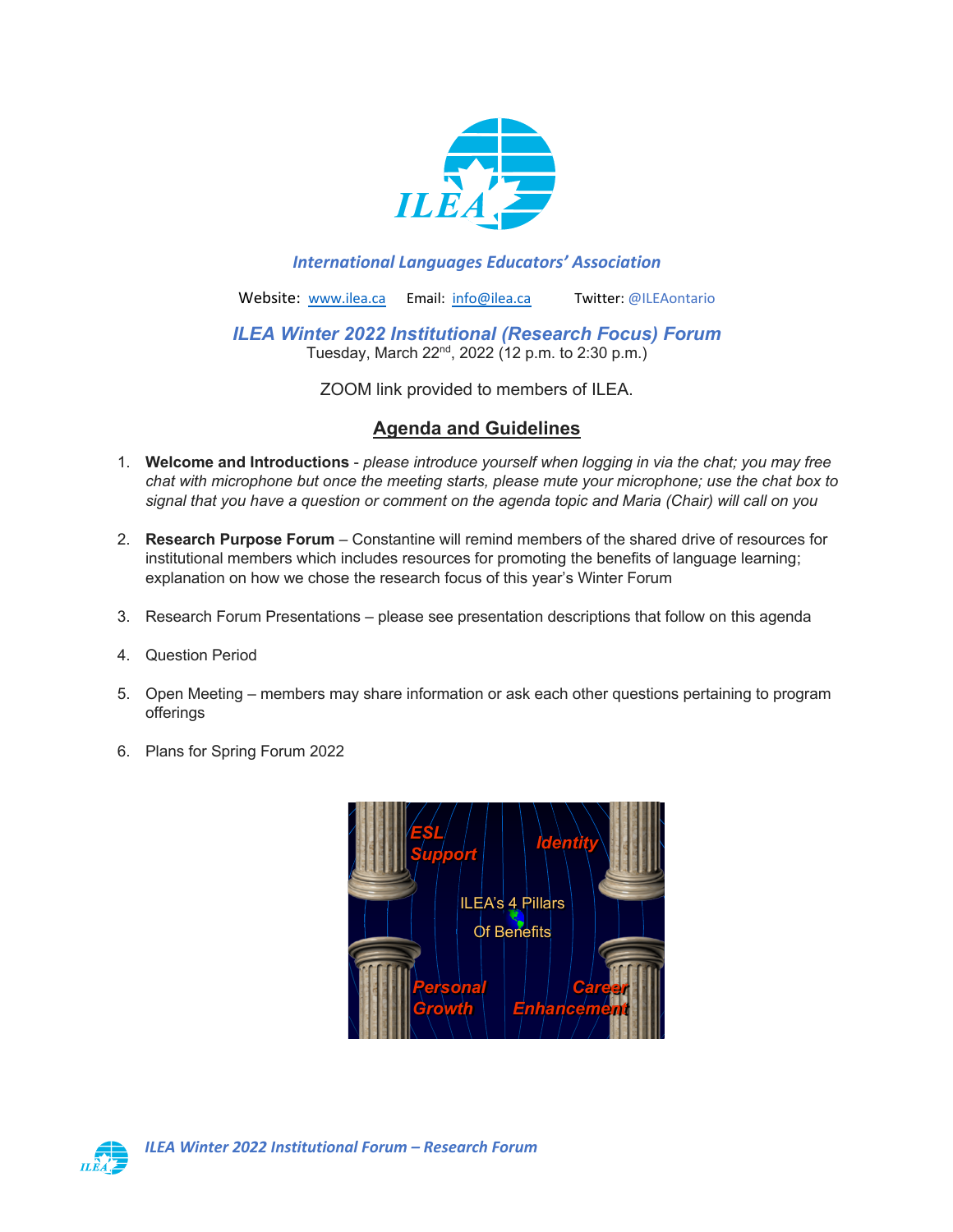# **Presenter #1: Jeff Bale, University of Toronto Topic: Language, Race, and Regulating Difference: The Heritage Languages Program in Ontario, 1977–1987**

## **Abstract**

This research project explores the contradictions of multilingual schools in officially bilingual Canada. Heritage-language education policies provide a unique vantage point: they sit squarely at the heart of tensions between official bilingualism as an *imagined ideal* for Canadian national identity, and the *lived realities* of multilingual, racialized students in Canadian schools.

As many of you will know—and some of you may have experienced—no sooner did the Heritage Languages Program appear in Ontario in 1977 than it became a political battleground over the next decade for contesting the relationship between language, race, and public education. The policy triggered complicated questions about which languages – *whose* languages – should be used and taught at school? To what ends? Above all, who gets to decide? This study focuses on the first 10 years of the HLP and the major conflicts over these questions.

In this presentation, I will share background on how the study has progressed, as well as some initial findings. But I am especially interested in learning about your experiences working with IL programs: to what extent to which these issues from the late 1970s and early 1980s resonate with your work today, or continue to shape how International Languages the people who speak them are integrated into school life?

#### **Bio**

Jeff Bale is Associate Professor of Language and Literacies Education at OISE, University of Toronto. His research applies political-economic, anti-racist, and critical perspectives to educational language policy and teacher education. He currently holds a Humboldt Fellowship for Experienced Researchers to study *Critical Perspectives on Teacher Education and Linguistic Diversity in Migration Societies,* hosted by Prof. Dr. Yasemin Karakaşoğlu at the Universität Bremen, and was recently awarded an Insight Grant from the Social Sciences and Humanities Research Council of Canada to support his ongoing work on *Language, Race, and Regulating Difference: The Heritage Languages Program in Ontario, 1977-1987*.

He is lead author of *More Than Just Good Teaching: Centering Multilingualism and Countering Racism in Canadian Teacher Education* (forthcoming with Multilingual Matters), and co-editor with Sarah Knopp of *Education and Capitalism: Struggles for Learning and Liberation* (Haymarket, 2012). His academic work is rooted in the decade he spent teaching English as a Second Language in urban secondary schools in the United States.

#### Email: Jeff.bale@utoronto.ca

Twitter: @JeffBaleTO

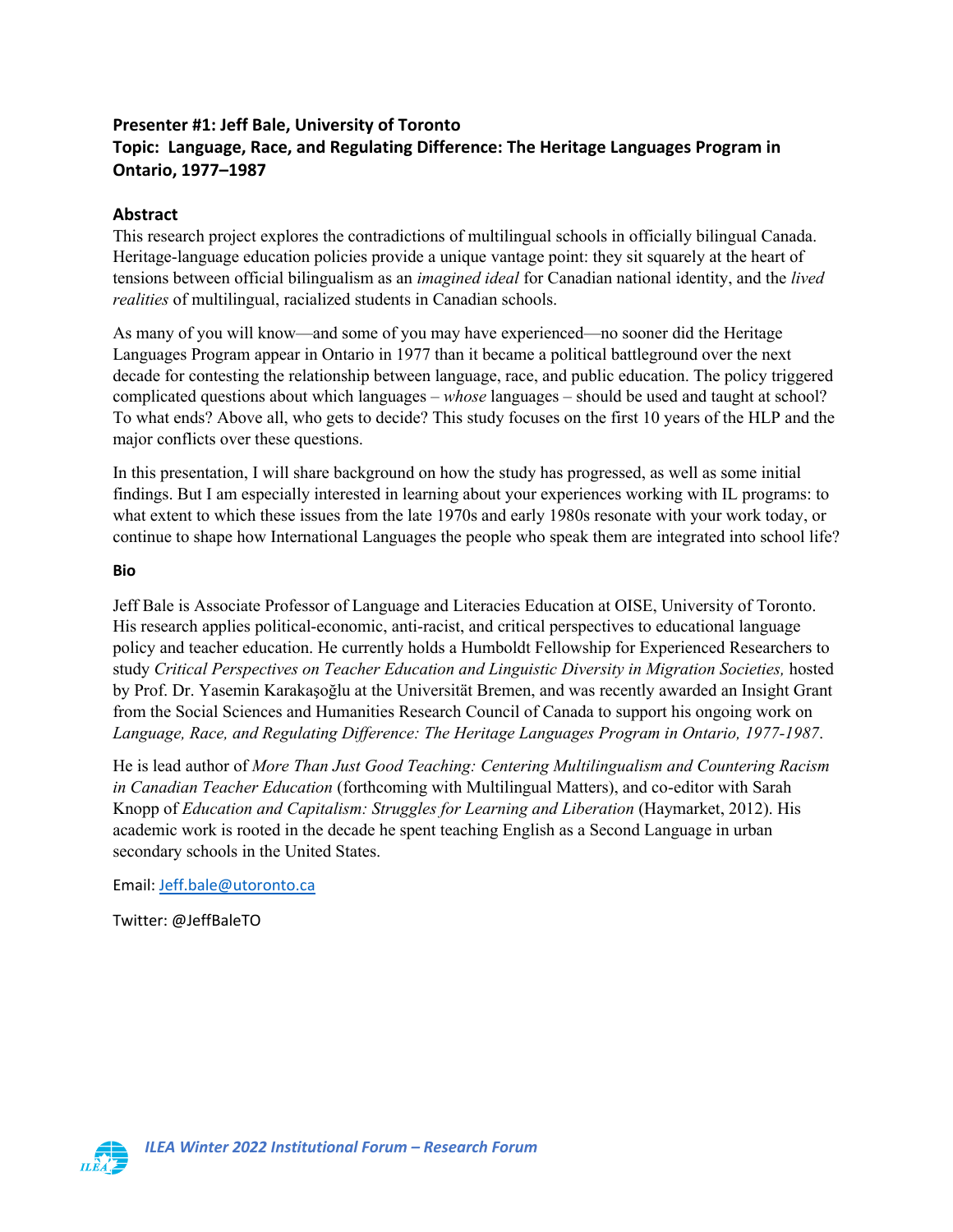### **Presenter #2: Lesya Granger, University of Ottawa Topic: Plurilingualism in IL: Activity or approach? (***Perspectives of Ontario School Board Administrators on Fostering Plurilingualism in Secondary Level International Languages Classrooms*

## **Abstract**

The findings of this award-winning Master's thesis are relevant and important to the work of Ontario Continuing Education IL administrators and their teachers because the research identifies areas of both knowledge and needs related to plurilingualism which is a notion that is foundational to IL in general and to the revised 2016 IL secondary curriculum specifically.

IL educators encounter the term plurilingualism at conferences, in Ontario Ministry of Education and professional publications, and in Common European Framework of Reference for Languages (CEFR) resources. Yet fundamental questions for practitioners – both teachers and administrators – remain and need to be addressed. This research both uncovers administrators' questions and attempts to provide some direction to answering them. Some of these focus on the "what": What is the difference between plurilingualism and multilingualism? What does a plurilingual education and plurilingual pedagogy look like? - while many focus on the "how": How can plurilingualism be enacted, applied, or connected to the IL classroom? How can an inquiry and growth mindset help our teachers to incorporate language awareness and intercultural understanding into their teaching? How are students' identities brought into the learning process through plurilingualism, technology, and the IL connection to a broader community?

This study bridges theory and practice by proposing first steps towards the clarification and application of concepts and practices that align with areas of need identified by IL language teachers in recent research by Ambrosio (2014), Aravossitas & Oikonomakou (2018), and Ascenzi-Moreno et al., (2016). It also gives administrators a voice in a field where their perspectives have not been adequately represented. The voices of 17 IL administrators from across Ontario have now been added to the broader academic discourse on plurilingualism. We will look at their expressed need to learn about plurilingualism-inspired classroom practices in order to guide and train IL teachers, to foster innovation in the immersion context of IL classrooms, and to advocate for IL and plurilingualism in the broader school system.

### **Bio**

Lesya Granger recently retired from her position as the International Languages program manager at the French Catholic school board in Ottawa, where for eight years she oversaw the work and professional development of her team of over 350 language educators and administrators who provided 5000 elementary students and 400 secondary students each year with the opportunity to become literate in one of 27 languages. Lesya also contributed to IL as Chair of IL at CESBA and as a consulting colleague to the OME's French language branch on the development of the revised 2016 IL secondary Curriculum.

In 2020, Lesya completed her second M.A. at the Faculty of Education at the University of Ottawa with a concentration in Societies, Cultures and Languages. Her thesis on IL has been awarded the Canada-wide Master's research award by the Language and Literacy Researchers of Canada. Lesya's research focuses on plurilingual approaches to second language education, and her work of the past few years focuses on language teacher education, innovative pedagogies and the inclusion of heritage and international language education in the school system, as well as implementing task-based language teaching and the action-oriented approach. She is a collaborating member of EducLang at the University of Ottawa and is active in numerous national and international academic and professional education associations.

Email: lesya.alexandra.granger@gmail.com

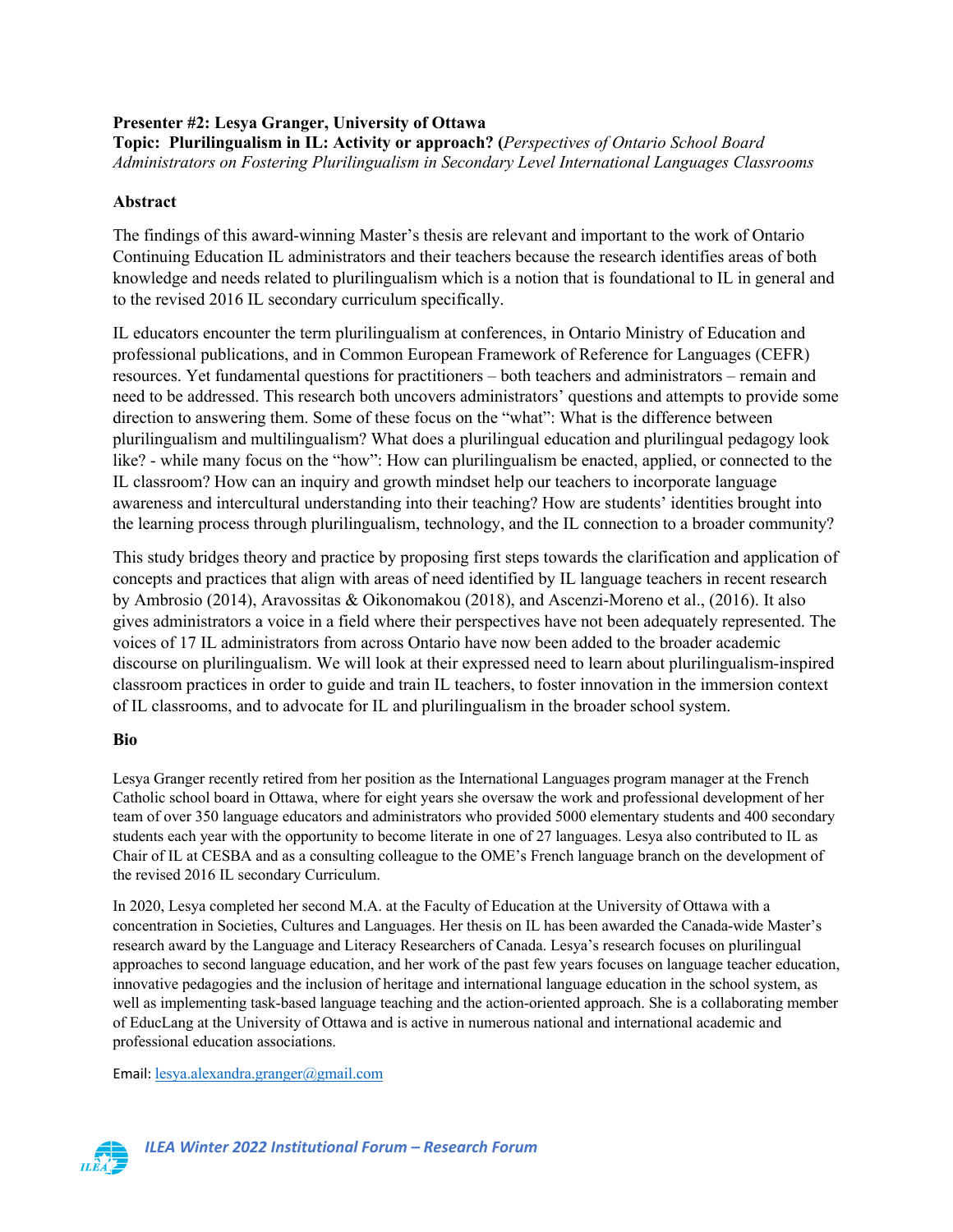*We will also have a brief visit and chat from the following presenters should they be able to be present while attending a conference – extended description follows:*

### **Presenters: Shelley Taylor and Ana García-Allén, University of Western Ontario, London, Ontario**

#### **Description:**

Underlying the Council of Europe's (2001) notion of "plurilingual competence" is the premise that plurilinguals' prior linguistic and cultural knowledge form an interrelated repertoire, which plurilinguals combine "with their general competences and various strategies to accomplish tasks" (Council of Europe, 2018, p. 28). Seen thus, learners of Spanish and other foreign languages (FLs) and second languages draw on all the languages and language varieties they know, and prior cultural knowledge (i.e., their pluriculturalism) when learning new languages; that is, they draw on their multicompetence (Cook, 2016). Instructors can valorize learner multicompetence by adopting "plural" pedagogical approaches that involve several varieties of languages or cultures. Candelier, Camilleri Grima, Castelloti, de Pietro, Lörinez, Meissner, Schroder-Sura & Noguerol (2007) refer to this approach as "pluralistic approaches to languages and cultures" (p. 7). This culturally/linguistically sustaining (Paris & Alim, 2017) approach to L2/FL teaching fosters language awareness (Taylor, Despagne & Faez, 2018) and intercomprehension (Hufeisen, 2021), and challenges monolingual ideologies that hold that languages must remain separate, do not allow translation as an activity, and may stigmatize language variation (Cummins, 2008); however, plural approaches do not mesh well with all instructors' beliefs about 'good teaching.' To some, they fly in the face of traditional orthodoxy about 'keeping languages separate' and are tantamount to 'time off task'. Greater understanding of superdiversity, intersectionality, and the role of plurilinguals' multicompetences (Cook, 2016; Jessner, 2017) is needed, especially since questions of 'why?' and 'how?' remain. As such, the European Centre for Modern Languages (ECML) of the Council of Europe organized two blended workshops on developing teacher competences for pluralistic approaches to L2/FL teaching that my co-PI Arina Danielyan from Vanadzor State University in Armenia, and I attended in 2021 and 2022. The present proposal relates to notions introduced in the workshop that we, along with our co-PI Ana García-Allén (Western University) will actualize and document.

Our primary goal is to introduce Spanish and Italian university instructors in Canada, and EFL university instructors in Armenia, to competences that will enable them to orchestrate plural approaches to teaching. One competence that we will address involves distinguishing between different discourses about language; discourses that may fall along the knowledge/stereotype continuum of beliefs about (stigmatized) language varieties. A necessary first step fis or instructors to gain that competence, but they must also gain competence in orchestrating and managing teaching/learning conditions that draw on plural approaches. To illustrate, while focused on teaching a specific target language (TL), FL instructors at the university level can also inform learners of the value of drawing on their current metalinguistic, metacultural and metacommunicative competences to learn the TL (rather than instructors ignoring the other languages that students know or, in some circumstances, forbidding their use in the FL classroom). Instructors can motivate learners by valorizing what learners already know (e.g., heritage languages; other FLs), and showing them how to draw on that knowledge to support their TL learning. The second competence involves learning how to design, implement, reflect on, and improve plural approaches to FL teaching that are context- and participant-specific.

The short-term objectives of this study are to develop instructor competence in understanding of the value of plural approaches to FL teaching, and in orchestrating plural approaches to FL instruction. The long-term objective is for the instructors participating in this study to become convinced of the purpose and value of the change process that plural approaches entail. The study also compares institutional support for FL teaching/learning in EFL as compared to in other FLs. The methodology adopted is mixed methods research and a three-phase participatory action research design.